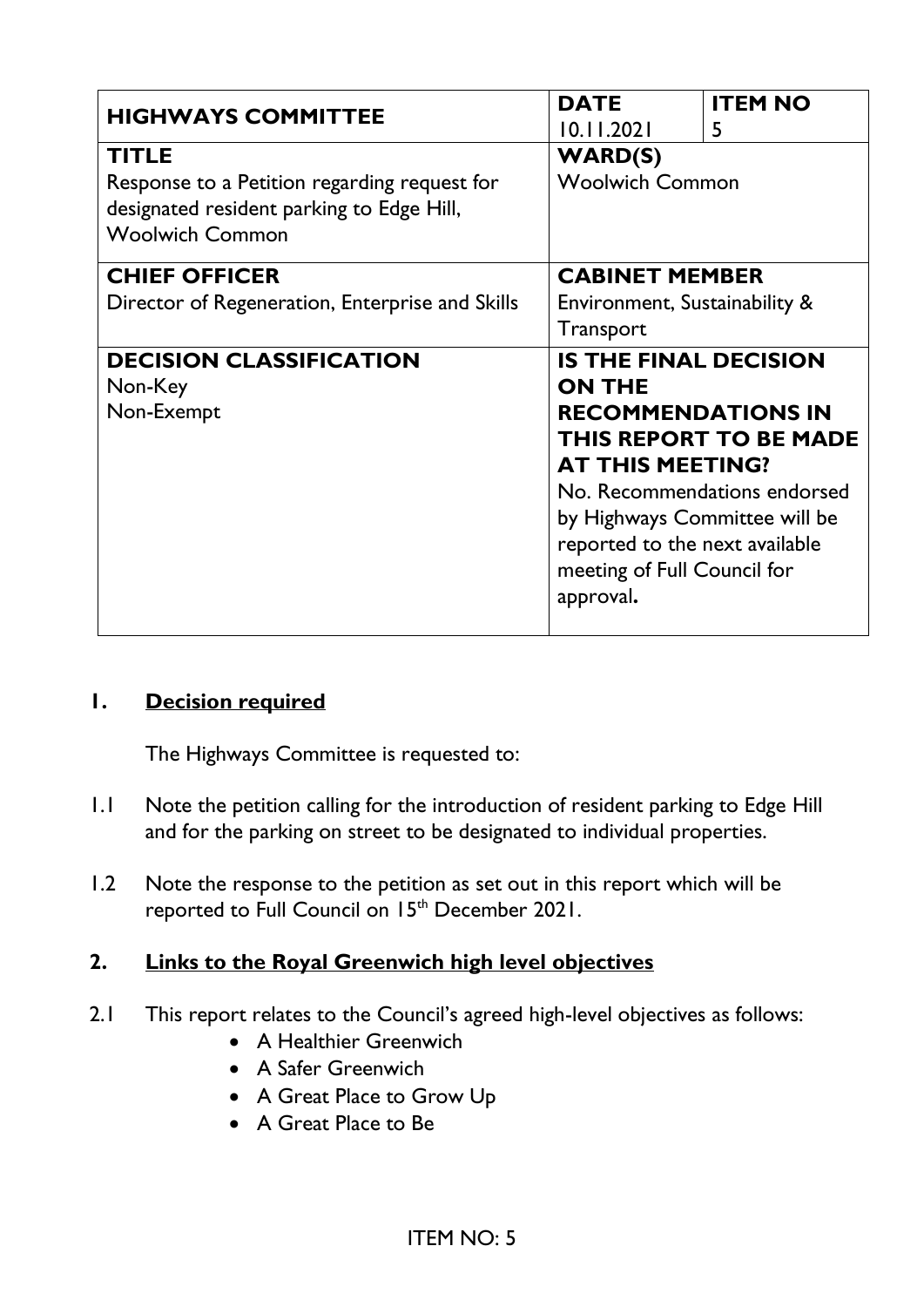#### **3. Purpose of Report and Executive Summary**

- 3.1 A petition containing 8 signatures was presented to the meeting of Council on 30 September 2021 by Councillor Ivis Williams.
- 3.2 The petitioners have requested that action is taken to reduce the amount of on street parking in Edge Hill, with the introduction of parking controls which would include the deisgnation of parking and/or permit bays on the highway for the residents of Edge Hill. Further action has been requested to address residents owning multiple vehiles and those associated with businesses.
- 3.3 The substance of the petition reads:

*"It is with concerted frustration and hopelessness that we the undersigned residents of EDGEHILL SE18 3SQ, bring the above issue to your attention , with the hope that it will see a better light of day, than decades of attempt to work with the council on a viable way forward.*

*This very narrow road, EDGEHILL like it states is a hill where parking on both sides is not feasible but a limited single parking in front of the residencies a car per household sort of thin. You should know Edgehill it's as you drive up or down Plumstead Road, the drapery landscape is synonymous with lorries littered and packed almost the entire length of it.*

*This is owned by a single resident/family who have chosen to park their business trucks of all sizes on this road to the detriment and deprivation of other residents and their loved ones from the full right of enjoying their property including parking in front of it. It is a common phenomenon for us to go park in nearby inner streets in all season just because of a single resident's self-indulgence.* 

*As stated above, this has been a long standing issue and has caused several altercations of varied scale between varying residents and the fellow/family in question. 40 years of this antisocial behavior and getting away with it takes its toll on residents and indeed some have moved out and selling their property as a result, so have prospective tenants, turned down renting properties here because of the sight of these vans and taking up parking space of prospective properties.*

*But worse of all is that we have had to sacrifice so much: like the regular hoist bin collection van from coming up this road as over time it has become worse to navigate and as a result bin men have to manually pick up bins to the truck. Furthermore, is the risk hazard these vans are and cause on this road as they block*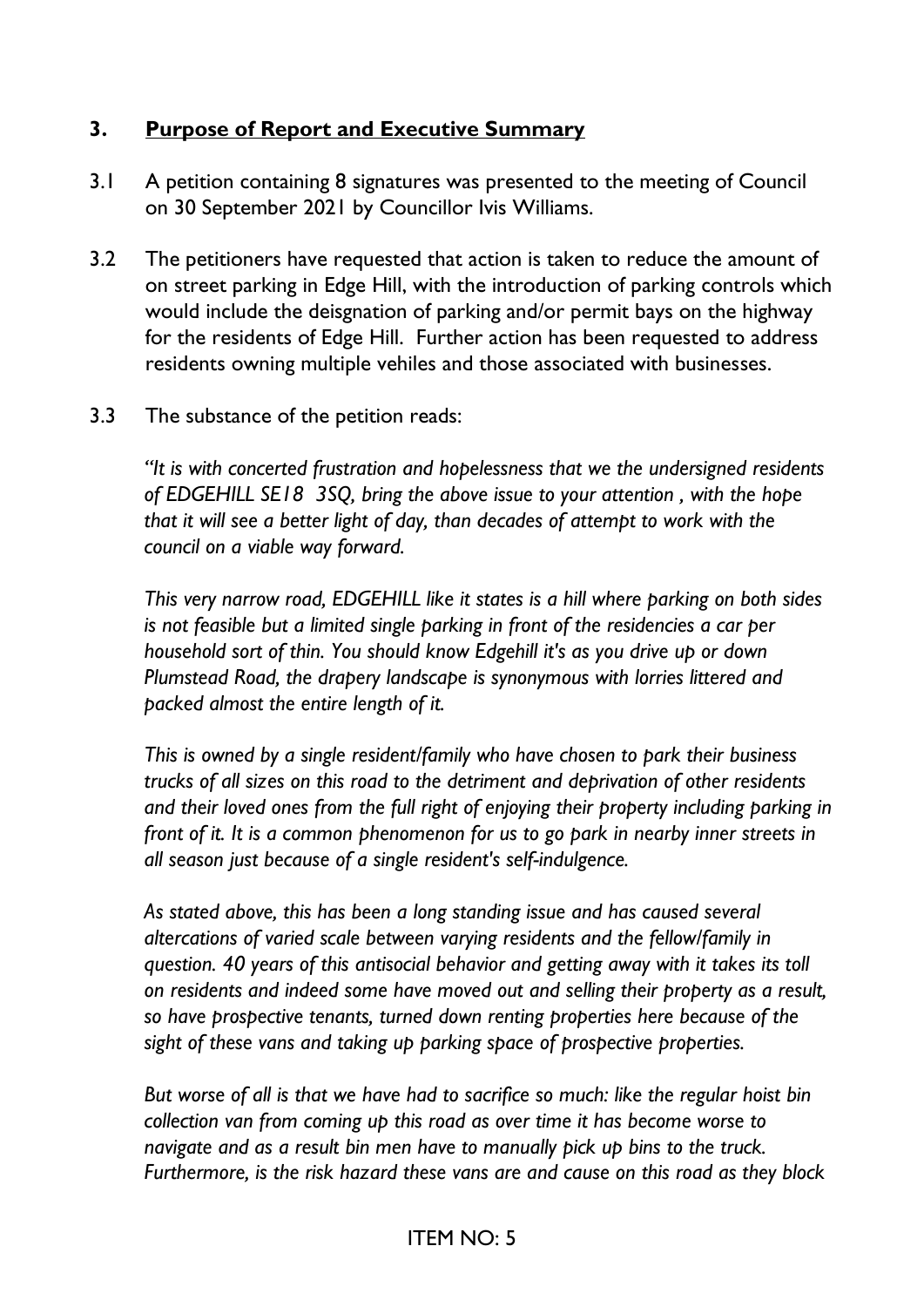*the security lights and leave the sideways a blind spot for pedestrians and residents alike, not to talk of the fact that they are also parked partially taking up the kerb.*

*So also is the fact that these vans parked on this road, leaves cabs and delivery vans, repairs companies, and others, unable to pull up to the front of the house they are attending to. They have to stop on the main road while other cars coming behind have to wait or keep circling the block several times to complete a single trip/ mission to the property they are visiting.*

*Lastly and perhaps the most important of all, is the fact that we have a local resident with disability living there, whom the landlord has had to erect railings on both sides to enable the resident climb the stairs to and from the apartment. The person also uses cabs in moving around. It has been painful to watch the resident in addition to their limited mobility, painstakingly circumvent these vans parked right in front of the property to get to the waiting cabs and several times, cab drivers have driven off because other oncoming vehicles are hooting behind them and they have had to drive on and go round the block which for them is a waste of their time, but more of a further distress to an already disabled person.*

*It is therefore as a result of this and much more that we the undersigned residents of Edge hill SE18 3SQ, have approached the highway committee that you are members of, to seek justice, fairness in upholding our rights to enjoy our properties to the maxim um including parking in front.*

*We therefore request the road, it's parking become designated parking allocated to each property."*

3.4 The proposed approach to responding to the petition is set out in this report and in summary includes:

a) A review and investigation to determine various measures to address concerns raised by the residents.

#### **4. Introduction and Background**

- 4.1 The petition was referred to the Director of Regeneration, Enterprise & Skills as the relevant Chief Officer, for investigation and response. This report sets out the outcome of that investigation and the available options for response.
- 4.2 Edge Hill is a one-way road from its junction with Herbert Road, with a standard 30mph speed limit. The road is residential in nature, although some local business units are located in close proximity to Herbert Road. The carriageway is extremely narrow, with a footway located on the southern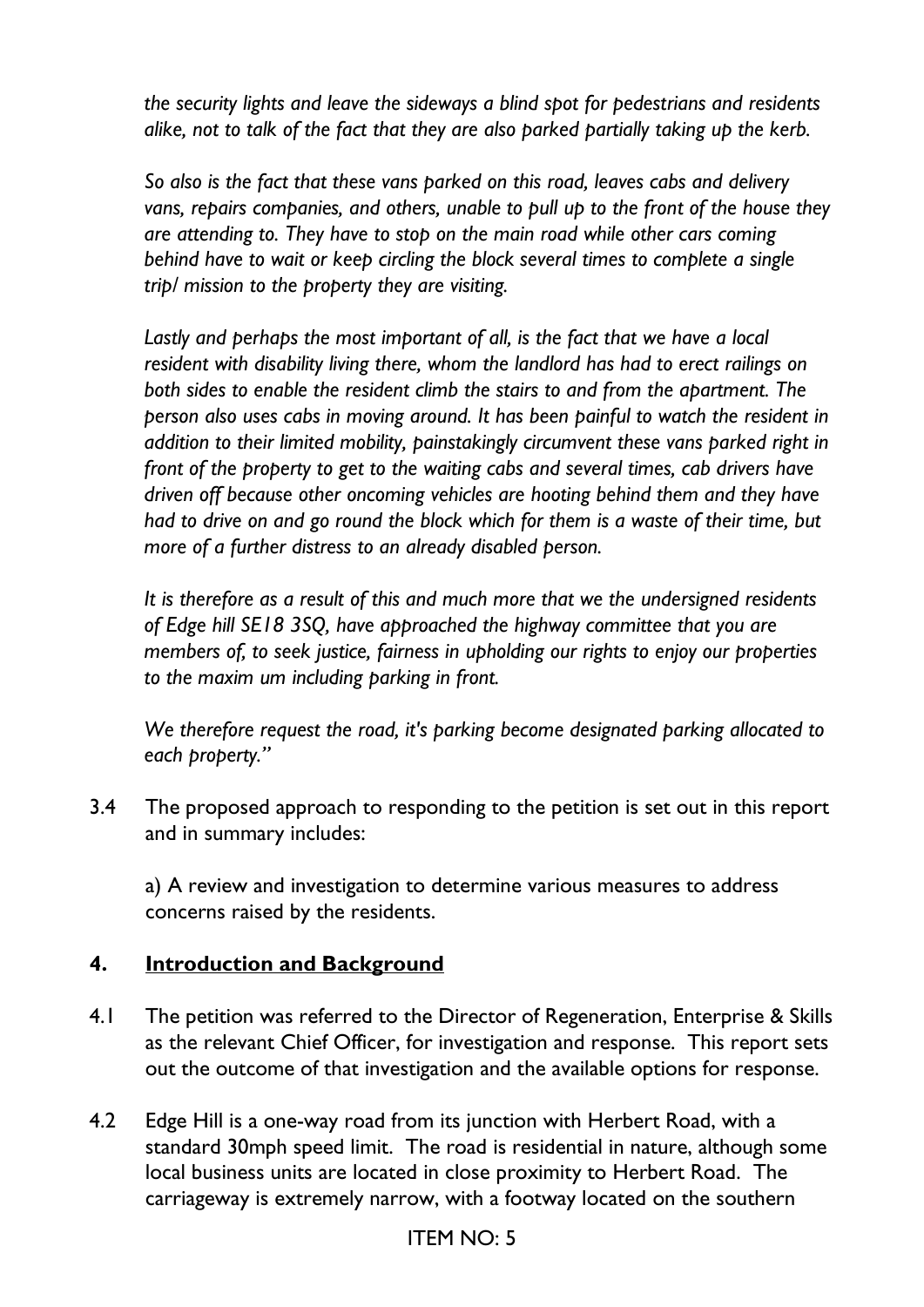side only, which fronts the existing properties. Opposite the properties on Edge Hill the land banks down sharply towards Plumstead Common Road. 'At Any' time waiting restrictions (double yellow lines) are present at the northern side to prevent parking occurring on both sides of the road. However, in reality, parking can only occur to one side due to the limited width. The southern side remains unrestricted with on street parking occurring – mostly consisting of local residents of Edge Hill. Depending on the size of the vehicle parked on street adjacent to the kerb, it can still be difficult for larger vehicles to pass. The footway is also narrow and therefore is not exempt from the footway parking ban. If a driver parks partially on the footway, a PCN (parking ticket) can be issued by a Civil Enforcement Officer (CEO).

- 4.3 Concerns have been raised previously regarding Edge Hill and the concerns regarding access. Vehicles parking on street can at times reduce the carriageway width that can create on going issues for larger vehicles, especially refuse collection vehicles.
- 4.4 Whilst waiting restrictions (yellow lines) are present on street in certain locations to help improve the visibility and retain access, the remaining unrestricted lengths of Edge Hill, which is utilised by residents parking on street, can still interfere with the free flow of traffic and on occasions create a highway obstruction.
- 4.5 Residents have previously also raised concerns regarding some residents of Edge Hill owning and subsequently parking multiple vehicles on street which is also linked to a local business use. However, often the vehicles are parked legally and therefore little civil enforcement action can be taken by the Council.
- 4.6 If the vehicle is not parked on a waiting restriction (yellow line) or in a parking bay, is taxed, insured and roadworthy (subject to an appropriate MOT test) and it is parked safely then there is no action that can be taken by the Council. Although it can be very frustrating for residents, it is very difficult to prevent this from occurring. Whilst some vehicle types and sizes can be prevented from parking on street, smaller commercial vehicles owned by residents are very difficult to prevent. This issue has become much more common in recent years, with many residents bringing work vehicles home and/or using work vehicles for personal use.
- 4.7 Preventing one individual property or resident from parking on street is not possible nor practical.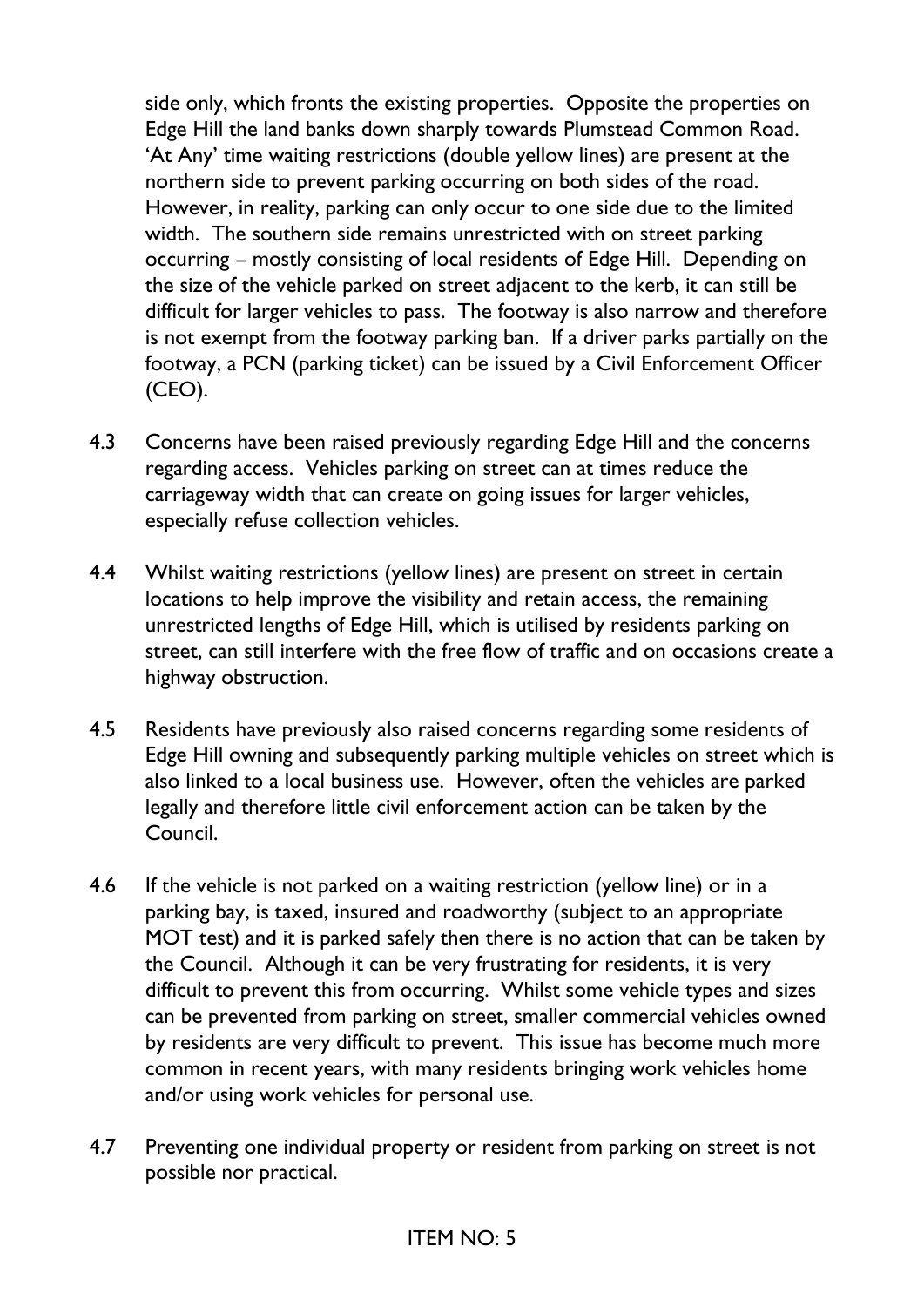- 4.8 Whilst engineers of the Royal Borough's Parking Design Team will explore possibilities to introduce additional waiting restrictions and parking controls, there is a balance that needs to be found. For example, introducing 'At Any time' waiting restrictions (double yellow lines) to both sides to ensure access is always maintained, the Council would also ultimately be removing residents from parking on street too. Whilst the Council must ensure larger vehicles (especially emergency vehicles) can obtain access, engineers are also aware of the impact this can have by displacing resident vehicles, often to even less desirable locations and creating further issues for residents, businesses and their visitors.
- 4.9 In terms of the request for resident parking, unfortunately the Council would not be able to designate spaces on the highway for individual residents or allocated to an individual property. The road forms part of the public highway and we are unable to designate a space to an individual to use. Car parking bays or spaces on the public highway cannot be designated for exclusive use and/or purchase. A resident and/or business has no special legal right to park directly outside their property. Whilst we can consider resident permit parking – this would result in a set of bays (or all the bays fronting all the properties) being able to be used by permit holders – [sentence needs completing]. This is the common design of Controlled Parking Zones (CPZ's) and/or permit parking areas, and one that might not solve the issues raised in the petition.
- 4.10 Any parking scheme considered would require extensive consultation with the directly affected residents, as any permit parking scheme may not obtain support from the majority of residents, as such a scheme is unlikely to prevent all (or most) of the issues outlined in the petition that has been received.

#### **5. Available Options**

- 5.1 The available options are as follows:
	- i) Highways Committee to note the receipt of the petition and endorse officers' recommendations to:
		- consider the concerns raised in the petition regarding access and the level of on street parking in Edge Hill
		- investigate whether additional waiting restrictions or alternative parking controls could be introduced to Edge Hill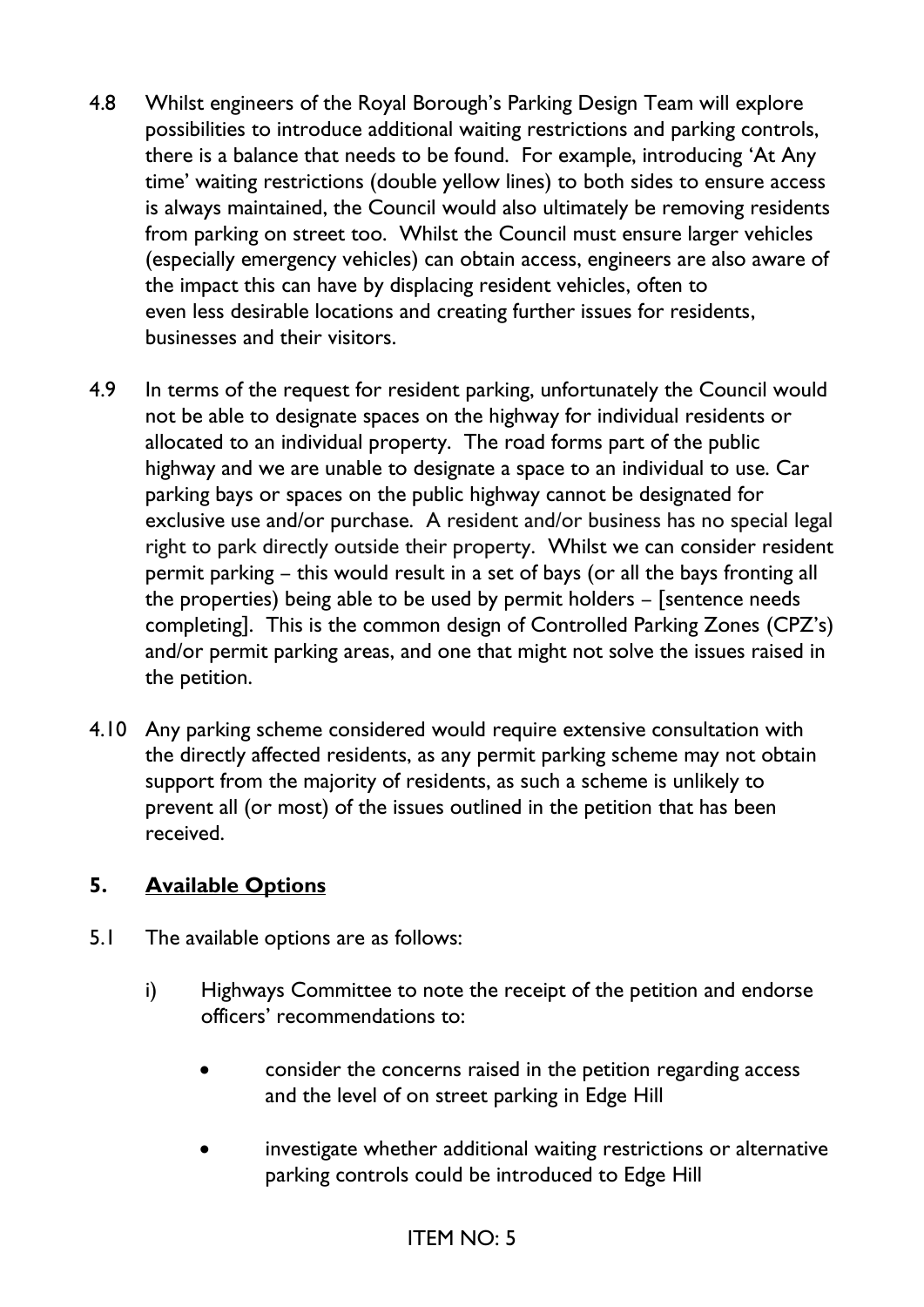- consult residents on the parking issues and explore the possibility of resident permit parking controls
- ii) The receipt of the petition be noted by the Highways Committee, and retention of the current highway configuration.

#### **6. Preferred Option**

6.1 The preferred option is Option 'i' the receipt of the petition be noted by the Highways Committee, and explore measures identified in paragraphs 4.6 to 4.10 of this report.

#### **7. Reason for Recommendation**

- 7.1 Any amendments to parking controls to Edge Hill will have an impact on all residents. A parking scheme may improve access but would reduce the amount of on street parking that can occur. This could have a negative impact on residents and their visitors.
- 7.2 Permit parking may help to reduce the number of vehicles parking on street, but it would not prevent residents from owning additional vehicles. As explained within this report, permit parking bays could not be allocated to an individual resident as requested and therefore residents would need to be consulted on any proposed scheme and/or changes on street.
- 7.3 The cost of the consultation and any minor changes on street would need to be funded by the Council's revenue budget at a cost of circa £10,000. If agreed would be funded in the minor works programme in 22/22 financial year.

#### **8. Consultation Results**

- 8.1 Whilst residents would have been informed previously of any proposed waiting restrictions, residents have not been consulted on the wider parking issues of Edge Hill.
- 8.2 Consultation with all residents/ businesses would be required to establish the parking problems and options that may be supported. Consideration for permit parking is an option but will require consultation to gauge whether there is support for such changes on street and whether such a scheme would be beneficial and should be added to the parking work programme.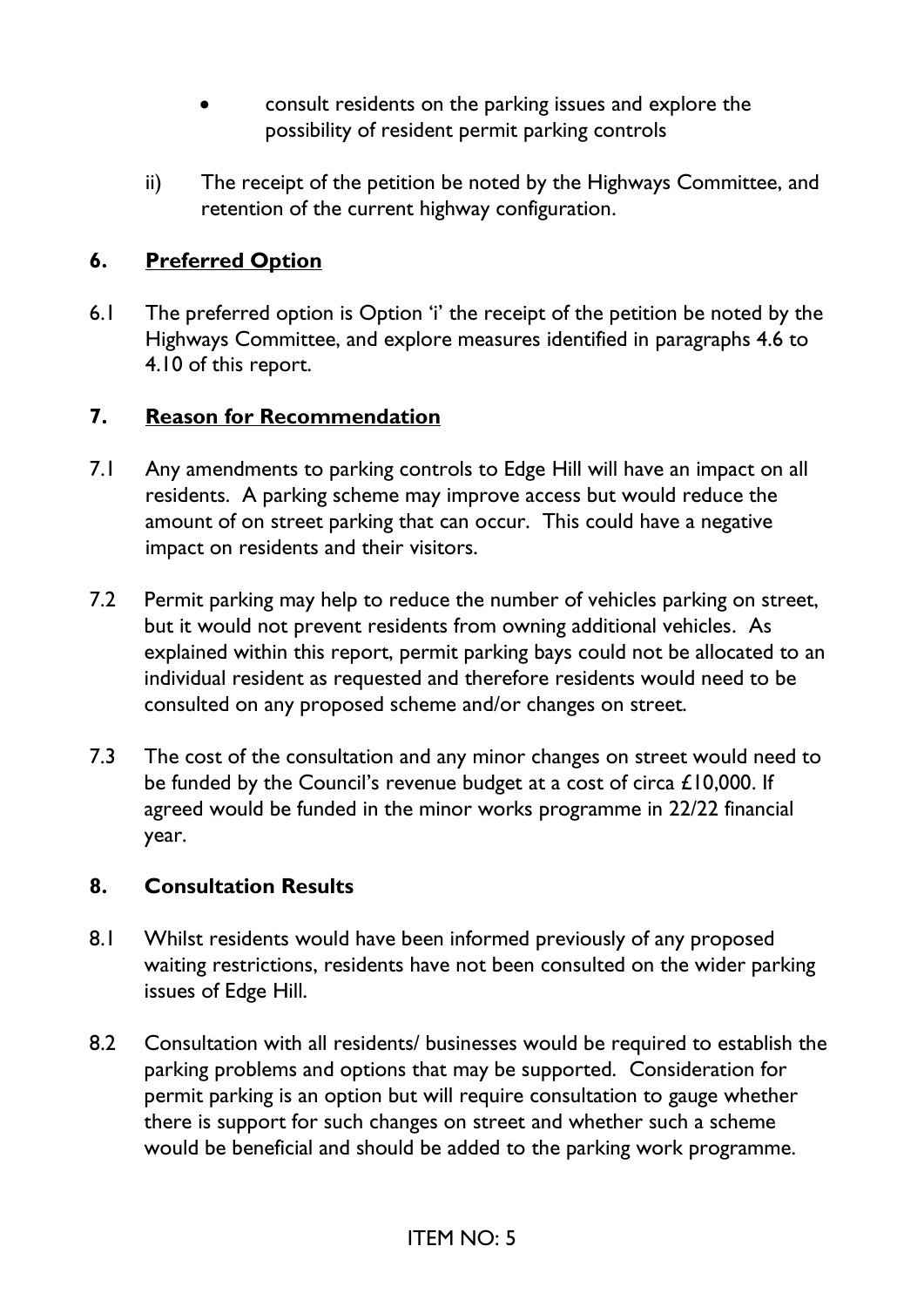# **9. Cross-Cutting Issues and Implications**

| <b>Issue</b>                                  | <b>Implications</b>                                                                                                                                                                                                                                                                                                                                                                                                                                                                                                                                                                                                                                                                                                                                                                                     | <b>Sign-off</b>                                                                                                 |
|-----------------------------------------------|---------------------------------------------------------------------------------------------------------------------------------------------------------------------------------------------------------------------------------------------------------------------------------------------------------------------------------------------------------------------------------------------------------------------------------------------------------------------------------------------------------------------------------------------------------------------------------------------------------------------------------------------------------------------------------------------------------------------------------------------------------------------------------------------------------|-----------------------------------------------------------------------------------------------------------------|
| <b>Legal including</b><br>Human Rights<br>Act | The Highways Committee is requested<br>to note the petition presented by<br><b>Councillor Ivis Williams to the Council</b><br>meeting held on 30th September 2021<br>and to comment upon the proposed<br>response to this petition, as outlined in<br>this report.<br>Article 3.01(a) in Part 2 of the Council's<br>Constitution provides that residents of<br>the Borough may bring concerns to the<br>direct attention of the Council by asking<br>a member to present a petition.<br>Paragraph A1.19 in Part 4 of the<br>Constitution requires that petitions are<br>referred to the relevant Chief Officer,<br>copied to the corresponding Cabinet<br>Member, for investigation and response.<br>The outcome of the investigation is to<br>be reported back to full Council within<br>two meetings. | Eleanor Penn,<br><b>Assistant Head of</b><br><b>Legal Services</b><br>(Planning &<br>Procurement)<br>01/11/2021 |
| <b>Finance and</b><br>other resources         | The Highways Committee is requested<br>to note the petition and the response<br>to the petition as set out in this report<br>which will be reported to Full Council<br>on 15th December 2021.<br>If agreed the estimated $£10,000$ cost of<br>the consultation and any minor street<br>changes would be funded from the<br>Council's minor works programme<br>revenue budget in 22/23 financial year.                                                                                                                                                                                                                                                                                                                                                                                                   | <b>Sue Rock</b><br>Accountancy<br><b>Business Change</b><br>Manager<br>28/10/2021                               |
| <b>Equalities</b>                             | Officers are aware of the requirement<br>under the Public Sector Equality Duty<br>(s149 of the Equality Act 2010).<br>This report makes contribution to the<br>Council's Equality and Equity Charter                                                                                                                                                                                                                                                                                                                                                                                                                                                                                                                                                                                                    | Paul Nevard<br>Senior Parking<br>Projects Manager<br>25/10/21                                                   |